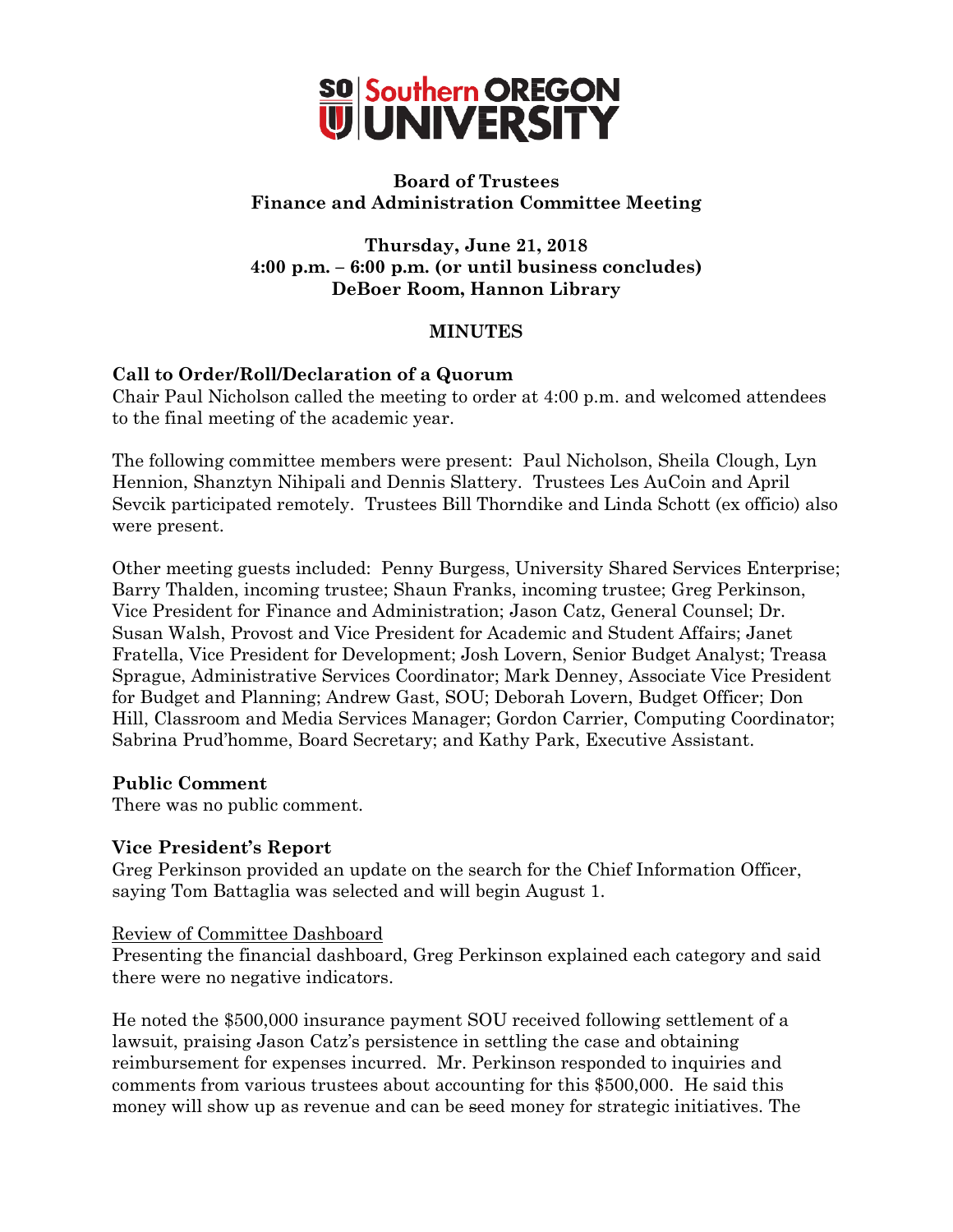budget office created an institution-level activity within the budget and already loaded the money into that activity. It is not built into the baseline budget; rather, it is a onetime receipt. Chair Nicholson postponed further discussion on this topic to the committee's forthcoming discussion on the budget.

#### General Updates

Mr. Perkinson described "culture of excellence" and the institution-wide efforts being made to achieve service excellence. He addressed employee success, which is included in goal one of strategic direction II, and mentioned some of the initiatives SOU is implementing, such as intake and onboarding of new employees, professional development opportunities, awards and recognition, and performance management.

Mr. Perkinson said a couple of events accelerated the creation of an institutional effectiveness program. The program includes corrective actions following internal audits. The plan is to strengthen the rigor behind the corrective actions process and nesting that responsibility under Mark Denney.

Regarding enterprise risk management, Mr. Perkinson said SOU is working on identifying, managing and bringing to closure various risk issues. The Business Affairs Council will track and monitor the issues on a monthly basis.

Mr. Perkinson discussed the importance of continuous improvement and process improvement. The intent is to deepen the capability to resolve issues in various areas on campus and those capabilities will be shared with others.

## **Consent Agenda**

Trustee Clough moved to approve the minutes from the May 17, 2018 meeting, as presented. Trustee Slattery seconded the motion and it passed unanimously.

## **Action Items**

## Amendment to Student Incidental Fee

Mark Denney said this was originally intended to be an action item but will instead be a discussion item. Through part of the student incidental fee, the students subsidized the Schneider Children's Center through a referendum. With SOU's decision to close the center, the students want to discontinue the subsidy, which could only be done through another referendum. The students held a special election to vote on the referendum. However, not enough students participated in the election to meet the requirements of the ASSOU bylaws and, therefore, the results of the special election were not valid. Since the issue is not before the committee as a result of a recognized student process, the committee will not take action on the proposed amendment.

The student incidental fee will remain at its current rate. The proposal moving through the registrar's office is to offer a credit to students in an amount equal to the subsidy. The students will have the opportunity to hold another special election.

#### Fiscal Year 2018-19 Budget

President Schott said she is recommending an \$86,066,121 budget. This will allow SOU to continue to operate efficiently and to invest strategically. She reminded the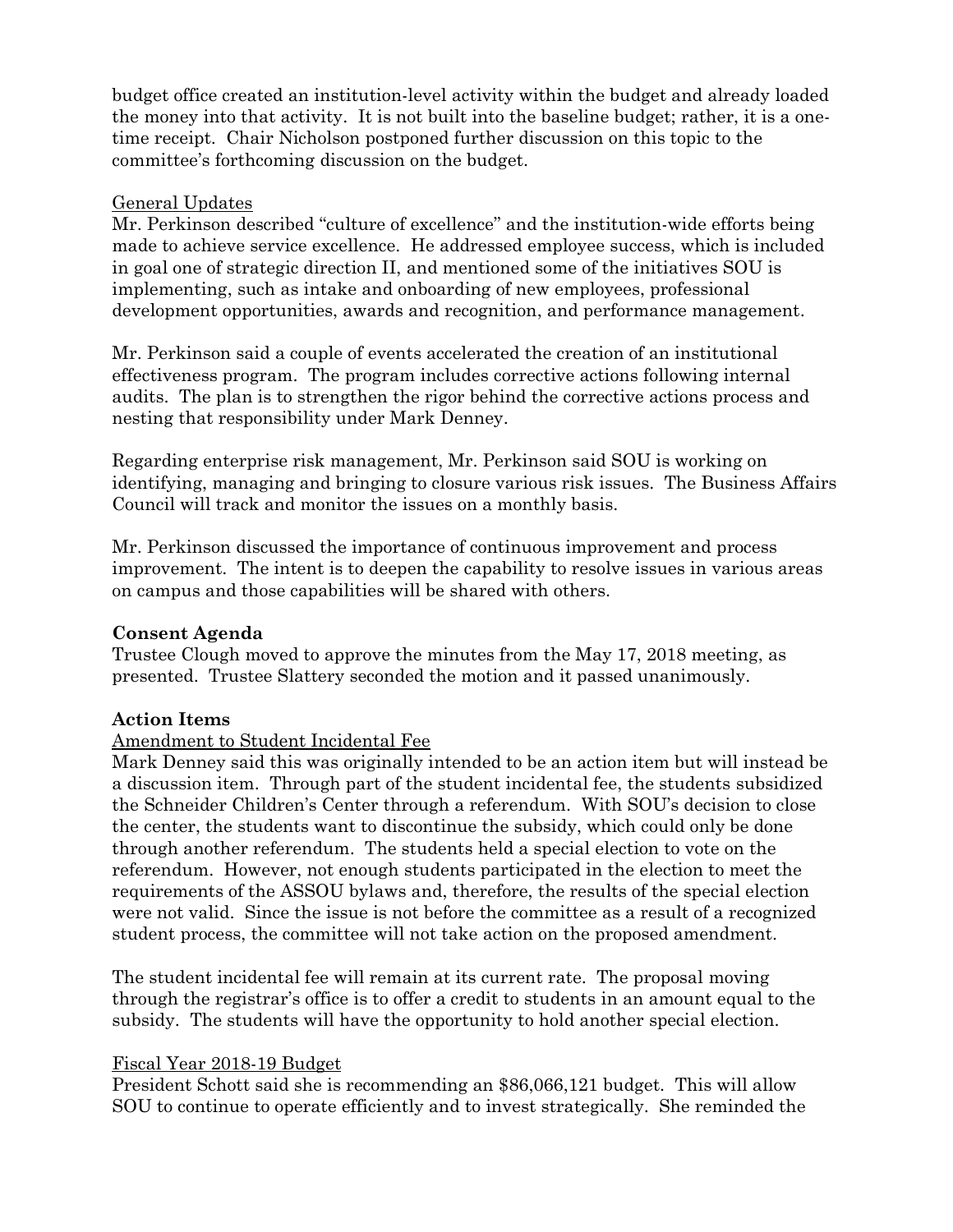committee of her commitment to bring forth a budget with an ending fund balance of at least 11 percent. The proposed budget has an ending fund balance of 11.1 percent.

Mark Denney reviewed the path the committee and board have taken to develop the draft budget: budget assumptions and process discussions in January; setting tuition and mandatory fees in March; enrollment projections in March; revenue projections in April; and a draft budget along with ending fund balance guidance in May.

Mr. Denney highlighted some of the tuition rates that were approved in March, as presented in the meeting materials. He then discussed the enrollment projection trend line based on a three-year history, rather than focusing on specific years. The trend line gives a higher degree of confidence in projecting enrollment. He also reviewed the positive impact of the online MBA program.

Turning to revenue, Mr. Denney said tuition revenue is being driven, primarily, by the online MBA enrollment and the 4.22 percent tuition rate increase. Discussion ensued on how summer tuition revenue is divided between fiscal years and the impact of higher than expected online MBA enrollment.

Mr. Denney explained tuition remissions—a program the Tuition Advisory Council strongly recommended be maintained. SOU takes a portion of tuition revenue dollars to give some students a discount on tuition.

Mr. Denney then discussed state support. In the past, SOU has received funding based on the Student Success and Completion Model (SSCM) at the lowest level possible. However, because of recent strong graduation numbers and enrollment of resident students, there may be an increase in state funding based on the SSCM. Responding to Trustee Hennion's inquiry, Mr. Denney said that the potential increase in state funding would not return SOU to its current service level. Additionally, miscellaneous other revenue is projected to decline because this year included some one-time monies.

Turning to expenditures, Mr. Denney said labor makes up 79.3 percent of the total expenditures. Pay is increasing at about 4.4 percent, which is a combination of COLA, year, rank and step increases. Other Payroll Expenses makes up 35.7 percent of total payroll and is increasing 8.5 percent.

Supplies & Services (S&S) is just under 17 percent of the total expenditures but is increasing 14.6 percent. The increase is due in large part to the online MBA program.

Looping back to the discussion on strategic investments, Mr. Denney said one is hiring a Vice President for Enrollment Services, which is reflected in the labor category. Mr. Perkinson added that 39 strategic initiatives were submitted at a cost of \$4.5 million; nineteen of those were approved with existing funds for a total of almost \$800,000. Some of the initiatives are funded from labor and some from S&S.

Chair Nicholson explained that the \$800,000 to support the strategic plan came from reducing the ending fund balance from 12.3 percent to 11.1 percent. Mr. Denney clarified that the \$500,000 mentioned earlier came in after the budget planning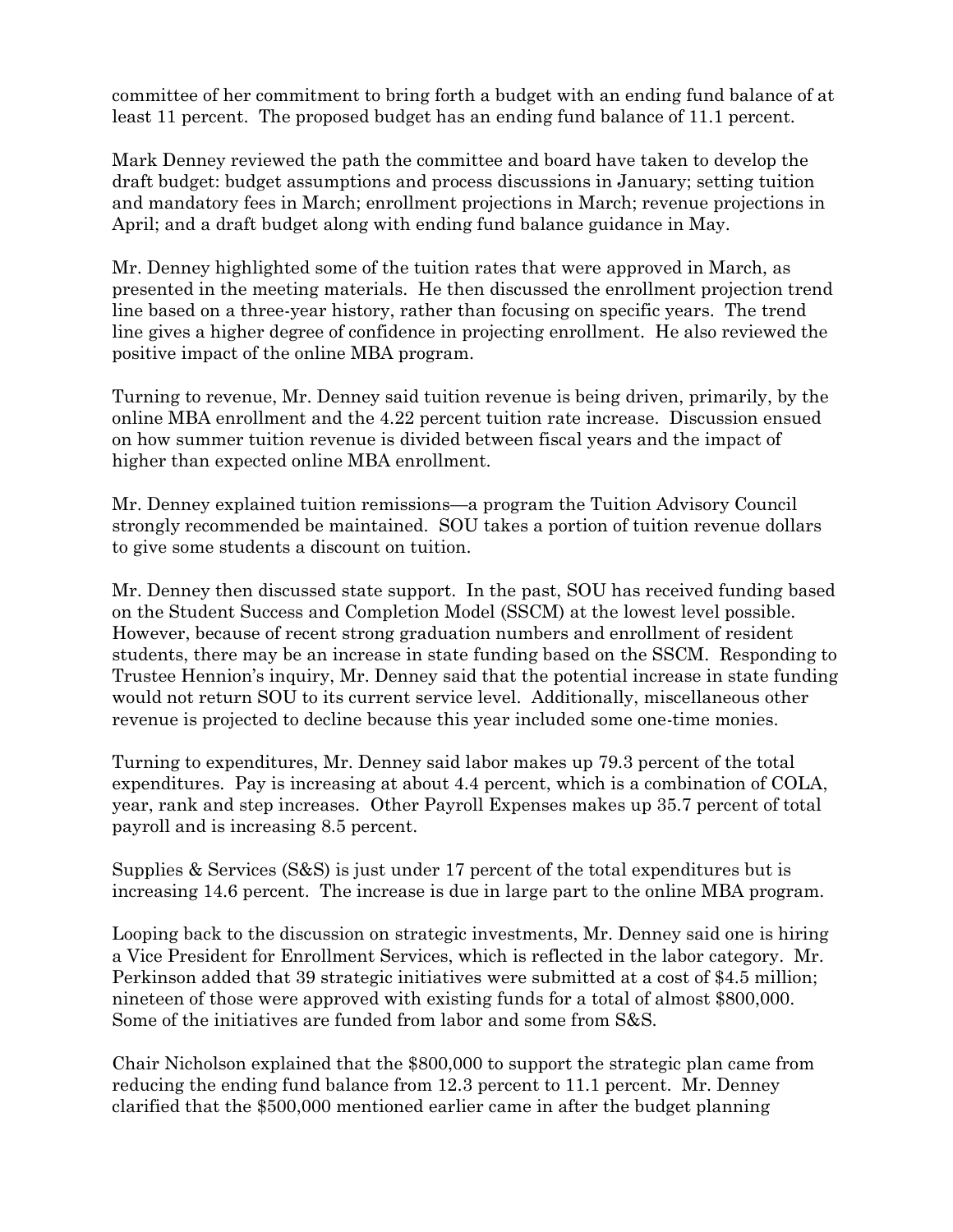process; it is not built into the budget because it came in too late but will be reflected in a larger ending fund balance this year than what was projected.

Discussion ensued on approval of the budget, authority to spend funds and the board's role in those processes. Mr. Catz added that the committee has visibility and oversight over the budget and he will complete a legal analysis on the budget authority of the administration and the board. Chair Nicholson said his concern was to ensure the administration has the appropriate authority to spend available funds, in particular the \$500,000 mentioned earlier. To address the committee's concerns, Chair Nicholson said there was nothing wrong with having a recommendation to adopt a budget of \$86,566,121, which would include the \$500,000.

Mr. Denney then addressed interfund transfers. The 14 percent increase is due to labor increases in supported programs in athletics and Jefferson Public Radio, and to recognize the academic use of the Student Recreation Center.

Mr. Denney said the projected ending fund balance for 2018 is 11.5 percent, which will be increased by \$500,000, and the proposed budget for 2019 has an ending fund balance that will be a little higher than 11.1 percent. It was the consensus of the committee members that it was appropriate to add the \$500,000 to the proposed budget.

Trustee Clough moved that the [Finance and Administration Committee of the Board of Trustees recommends] the board approve and adopt the Fiscal Year 2018-2019 budget in the sum of \$86,566,121, inclusive of Education and General budgeted operations in the sum of \$65,710,486; an auxiliaries budget in the sum of \$16,427,493; and designated operations in the sum of \$4,428,142. Trustee Slattery seconded the motion and it passed unanimously.

Chair Nicholson and Trustee Slattery thanked Mr. Denney, Mr. Perkinson, and all the staff for the extraordinary amount of work that went into preparing the budget.

## **Information and Discussion Items**

## Investment Update

Penny Burgess, the Director of Treasury Operations at the University Shared Services Enterprise, presented the third quarter FY18 investment report. She said market highlights underpinning investment performance during the quarter included: the US fourth quarter calendar GDP growth registering 2.9 percent; the Federal Reserve raising the Fed Funds rate by 25 basis points at its March meeting; the Barclays US Aggregate Bond Index declining 1.5 percent during the quarter, as yields marched higher on the heels of positive economic data and higher inflation expectations; and US equities declining modestly as the S&P 500 index declined 0.8 percent.

Turning to the university's investment returns, Ms. Burgess said the public university fund (PUF) declined 0.1 percent for the quarter and increased 0.5 percent fiscal year-todate. On the positive side, the PUF's investment yield is rising, marking 1.5 percent for the first three quarters of the fiscal year and an annualized rate of 2.2 percent, 50 basis points ahead of the 3 year average of 1.7 percent.